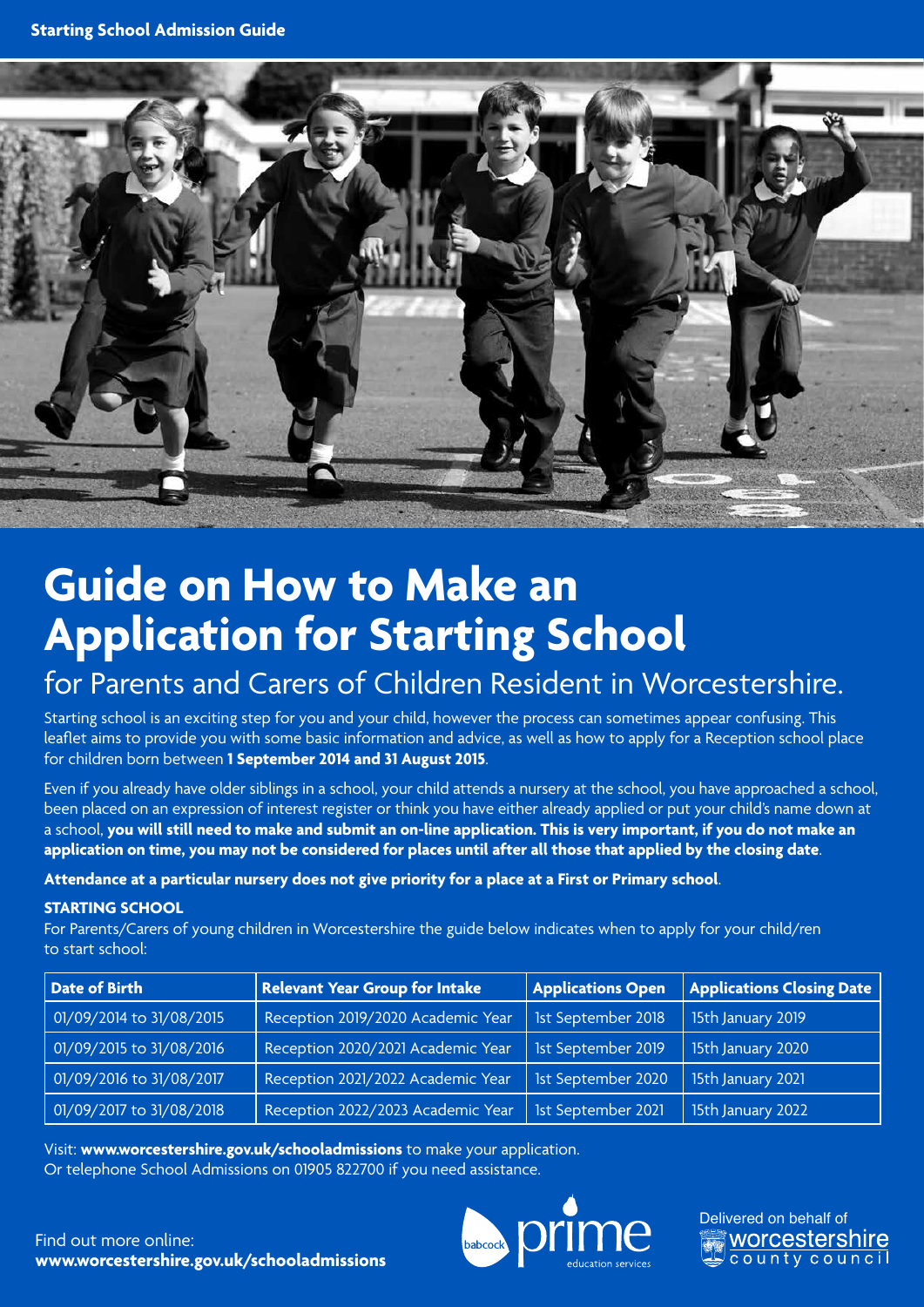# **The different types of school**

### **Academies (A)**

Academies are publicly funded independent schools. The governing body/academy trust have responsibility for managing the academy and have responsibility for deciding the arrangements for admitting pupils including their own admissions criteria. Academies don't have to follow the national curriculum and can set their own term times. They still have to follow the same rules on admissions, special educational needs and exclusions as other state schools.

## **Community (C) and Voluntary Controlled (VC) schools**

Worcestershire Local Authority (LA) is the admission authority i.e. it has responsibility for deciding the arrangements for admitting pupils to community (C) and voluntary controlled (VC) schools including the admissions criteria.

## **Foundation (FD) and Voluntary Aided (VA) schools**

The governing body is the admissions authority i.e. it has responsibility for deciding the arrangements for admitting pupils including their own admissions criteria.

### **Free Schools (FR)**

Free schools are funded by the government but aren't run by the local council. Free Schools are non-profit making, independent, state-funded schools. They're 'all-ability' schools, so can't use academic selection processes like a grammar school. The governing body have responsibility for managing the Free School and have responsibility for deciding the arrangements for admitting pupils including their own admissions criteria.

**Under Section 7 of the Education Act 1996 parents have a legal responsibility to provide their child with an education either by regular school attendance or Otherwise. Under this duty parents can decide to take personal, including financial, responsibility for their child's education and this is known as Elective Home Education (EHE). Information on Elective Home Education is available from the SEND Information, Advice and Support Service (see back cover for contact details).**

**For more detailed information on types of school visit the www.gov.uk website.**

## **Worcestershire school organisation**

In Worcestershire there are two systems;-

### **Three-Tier System**

The three-tier system of first, middle and high schools operates in some areas of Worcestershire.

### **Two-Tier System**

In the other areas of Worcestershire, there is a two-tier system of primary schools for pupils up to the age of 11 with high schools for pupils over the age of 11.

Please refer to page 6 for further details.

## **Can schools cater for children with additional needs?**

Schools offer support for children with additional needs and will have a SENCO (Special Educational Needs Coordinator) with whom you can discuss any concerns. There are also a number of mainstream schools with specialist units and Special Schools around the County. Further information and advice for parents of children with additional needs is available from the SEND Information, Advice and Support Service (see back cover for contact details).

# **When is my child able to start school full time?**

The law requires all children to start full-time education by the beginning of the term following their fifth birthday. Children who have reached their fourth birthday are entitled to attend full-time in a reception class from the September after their fourth birthday.

The Reception year group from **1st September 2019 - 31st August 2020** is for children who were born between **01/09/2014 - 31/8/2015**.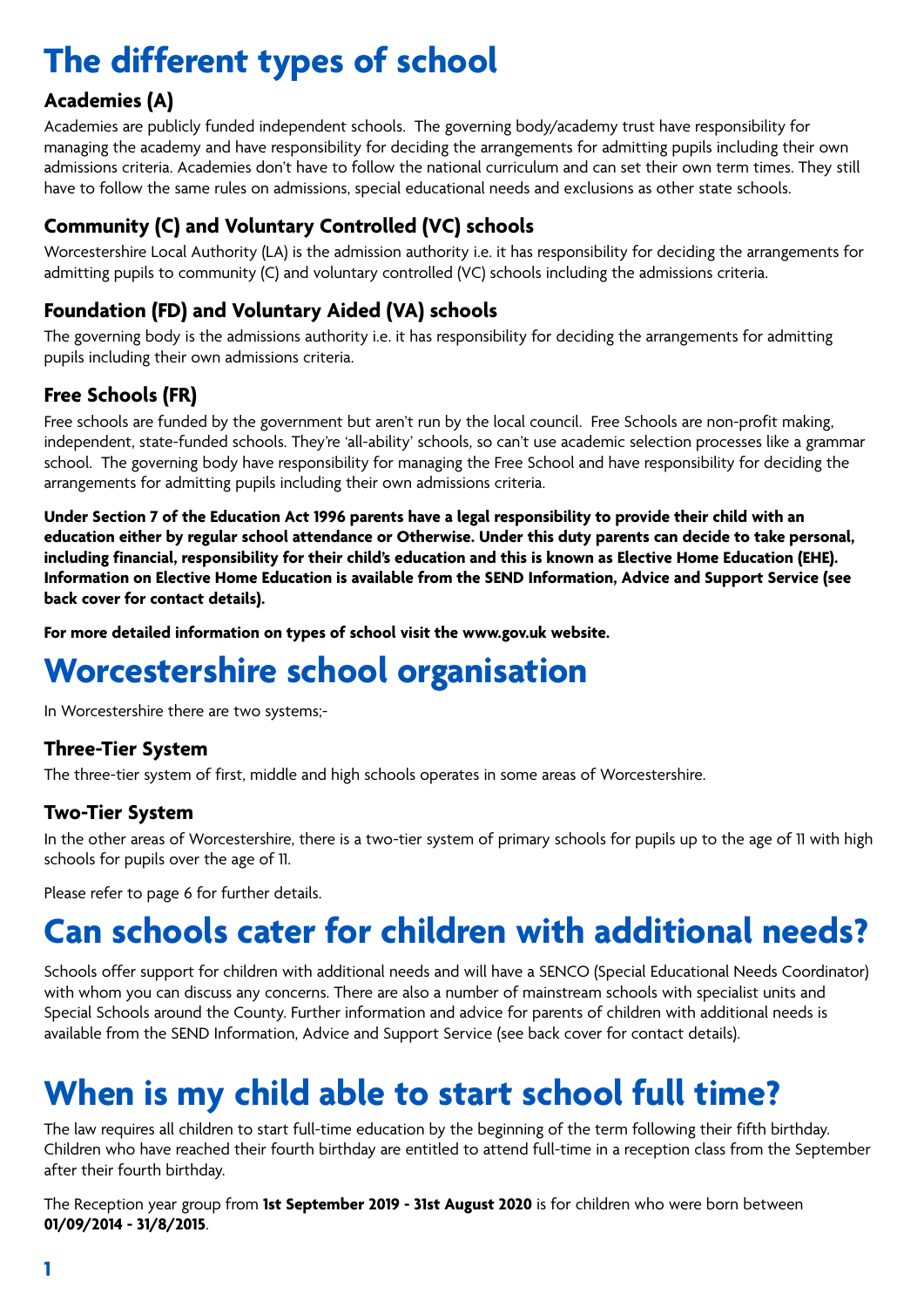# **Can I keep my child out of school until s/he is 5?**

By law children must start in full-time education at the beginning of the term following their fifth birthday. **However, all children are entitled to access education in the September following their fourth birthday**.

Parents can request that their child attends part-time until the child reaches compulsory school age. All Schools have to provide for children to attend part-time, should the parent wish to do so. Any period of part-time attendance could vary according to the circumstances at each school and perhaps also according to the age of the child. You will need to discuss with the school you would like your child to attend, what their induction arrangements are.

Parents may also request that their child's entry to a reception class be deferred until later in the same reception academic year group. Parents wishing to consider this must discuss the situation with the Headteacher at the school. Parents must apply for a school place in the normal way at the usual time.

### **Summer Born Children**

Usually children with a date of birth in the summer term wishing to start school in the September after their fifth birthday would start in Year 1 and consequently miss the entire reception year. To apply for a place in Year 1 and not reception please refer to Section 9 of the Information for Parents Book 2019/20 for further details. Please be aware that there may not be a vacancy in Year 1 at that time.

Parents can also **request** that their child enter the reception class in the September after their fifth birthday, effectively in the year group below their chronological age group. The admissions authority of the school must make the decision based on the circumstances of each case. In the case of a Community or Voluntary Controlled School the Local Authority will request the head teacher of the school to reach the final decision. This will involve the head completing an educational assessment to determine whether or not it is appropriate for the individual child to delay their entry into school and be taught permanently behind their chronological age group.

This process must be completed in advance of the closing date of 15th January 2019, in the event that the delayed entry is **not approved**, parents will need to make application in time for the 2019 reception intake. Should the delayed entry be **approved** you will be advised how to proceed at that stage.

**Even if it is agreed that your summer born child can start school in the September following their fifth birthday in the reception class, the normal admission arrangements apply and there is no guarantee of a place. You should therefore give careful consideration to requesting delayed entry. A full copy of the protocol can be viewed at: http://www.worcestershire.gov.uk/downloads/file/5465/policy\_on\_delayed\_and\_accelerated\_transfer.**

## **What do I need to do?**

### **1. Visit Schools**

Schools hold open events for interested parents and children. These can be evening or daytime sessions. You can tour the school, talk to staff and pupils and see demonstrations. If the visit is during a normal school day, you will be able to see the school at work. These are good opportunities for you and your child to have a look at the school and get a feel for it. You should contact the school direct or visit the school website to find details of open day events.

If you are unable to make the arranged date, most schools are usually happy for you to visit at a different arranged time. You should contact the school direct to organise this.

Visit as many schools as you can to compare. Make up your own mind rather than listening to rumours. Feel free to talk with schools about things that are important to you.

#### **Please be aware:**

**• Attendance at a particular nursery/pre-school does not give a child priority in gaining a place at the school where the nursery/pre-school is located. Parents/carers must still apply for their child to go to a First/Primary school and places are allocated in line with the Admissions Policy of the school.**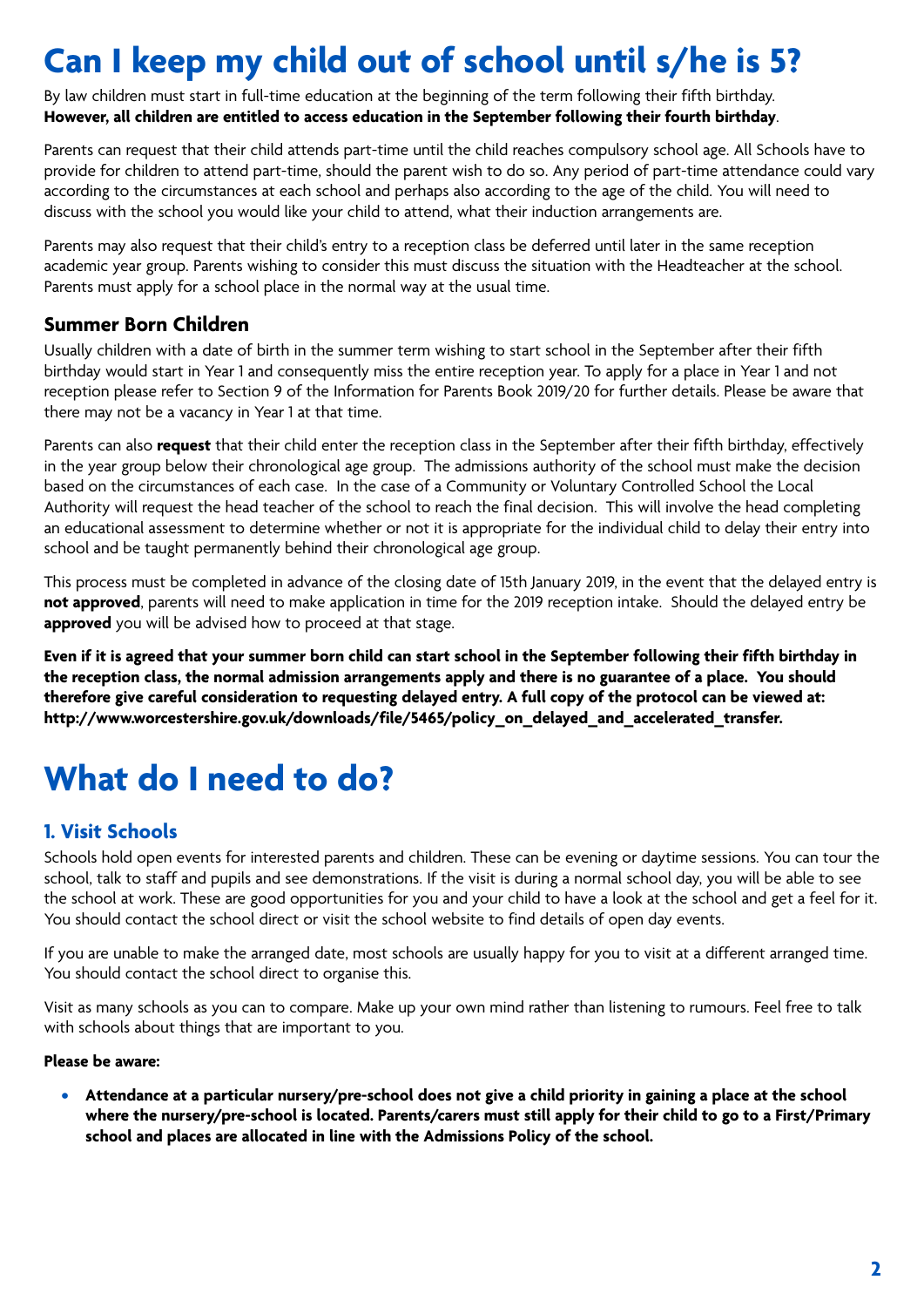### **2. Get more information about the schools you are interested in**

- Every school produces a school prospectus (a brochure giving information about the school). Ask the school for a copy.
- Look at the school website.
- Read the information on each school in the 2019/20 Information for Parents Admissions and Transfers to Schools book which is available online at www.worcestershire.gov.uk/schooladmissions
- **https://www.get-information-schools.service.gov.uk/** gives links to the School profile, Ofsted reports and School performance data.

#### **3. Look at the admission policy**

If a school is oversubscribed (has more applications than places), it will use admission criteria to decide who to offer places to. Read them carefully for the schools you are interested in. To look at what happened in previous years and how many children were offered places under each criteria, you may wish to contact the school direct.

#### **4. Decide which schools**

You are strongly advised to use all of the three preferences available to you and to be realistic about the schools you apply to. Always put down one school where you are more likely to get a place, even if it is your third preference. **DO NOT HOWEVER**, put schools as a preference if you would be unhappy with the offer of a place at that school.

#### **NB Parental responsibility**

Should more than one parent have parental responsibility for a child, both parents should be in agreement over the preferences expressed prior to the application being submitted. Failure to ensure agreement prior to submission, may result in a delay in the application being processed and in some instances a legal resolution may be required.

#### **Consider individual factors that are important to you:**

If your child has particular learning needs, talk to the SENCo (Special Educational Needs Co-ordinator) at the schools you are interested in.

Consider **how your child will get to school** before you apply - can your child walk or cycle there or use public transport. Avoid applying to a school which will be difficult to get to or may involve expensive transport costs.

Information about home to school transport assistance available to residents of Worcestershire is available on-line at: **http://www.worcestershire.gov.uk/homepage/18/school\_and\_college\_transport** or Tel: **01905 765765**.

### **5. Apply on time**

The Reception year group from **1st September 2019 - 31 August 2020** is for children who were born between **1 September 2014 and 31 August 2015**.

**Places in reception classes for admissions in the school year September 2019 to August 2020 are allocated on the basis of applications received on or before the closing date of: 15th January 2019. It is very important that you apply on time. If you do not submit an application on time, you may not be considered for places until after all those that applied by the closing date.**

Parents who do not wish their children to start until they have reached compulsory school age **must** discuss their intentions with the school, and must also apply for a school place on-line by, 15th January 2019, so that their application can be considered.

If you are in the process of moving at the time of your application you **MUST** provide School Admissions with some firm **independent** evidence of when you will actually begin to live there. This evidence must be provided before the relevant closing date for applications. This is also applicable if you are moving property and wish to have your application considered from your new property.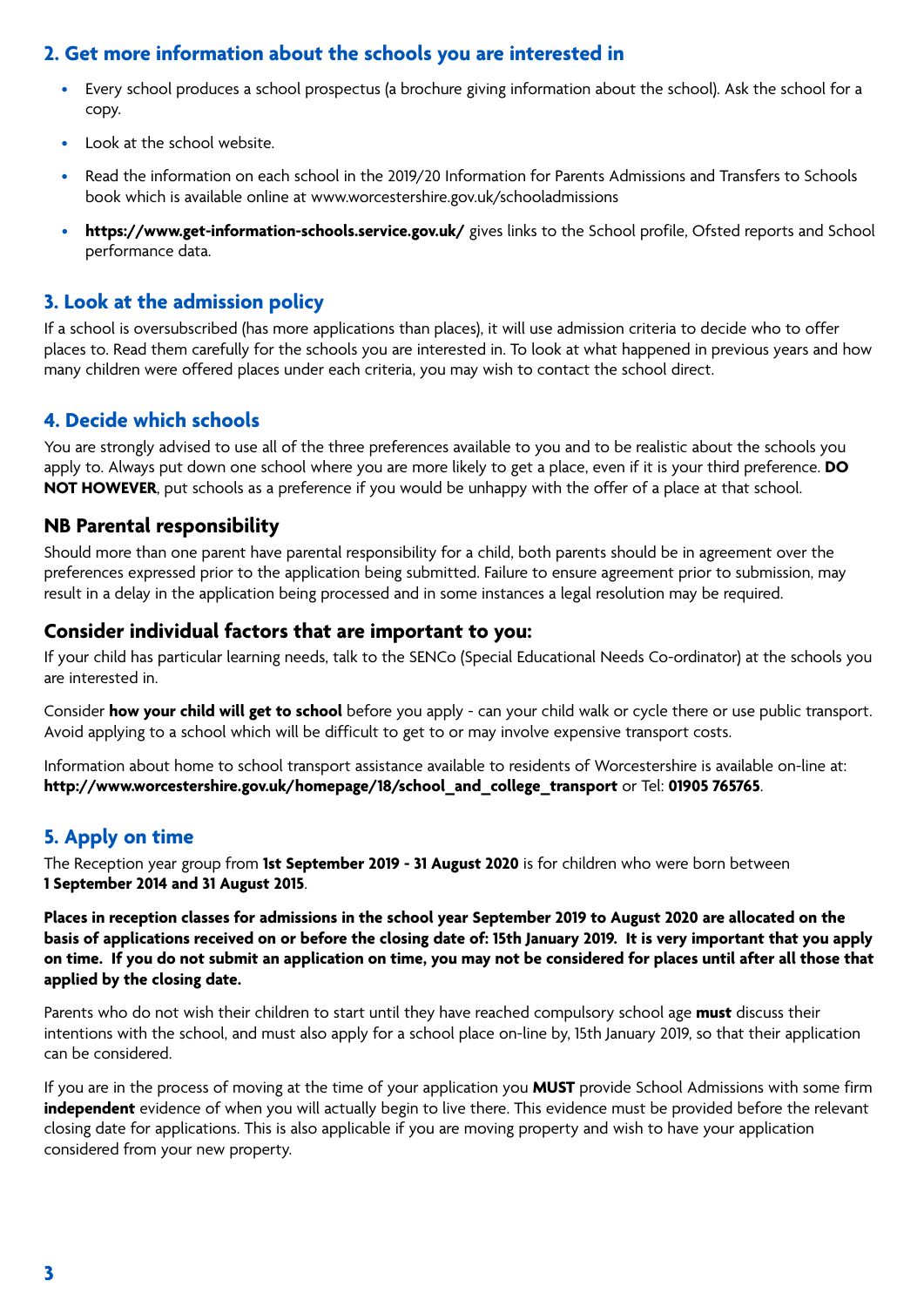# **When and How to Apply for the Reception Year Group Academic Year 2019/2020**

| When to Apply                  |                    |
|--------------------------------|--------------------|
| <b>Applications Open</b>       | 1st September 2018 |
| Closing Date                   | 15th January 2019  |
| School Offer Notification Date | 16th April 2019    |

**If you live in Worcestershire** and your child is due to start school in Reception during the school year 2019/2020, then you must apply to Worcestershire County Council for his or her school place – the opening and closing dates for applications are as above.

### **How do I apply?**

- Apply online at **www.worcestershire.gov.uk/schooladmissions**
- You will need an email address
- Once you have submitted your application you will receive an email to acknowledge receipt. If you do not receive this email, it could mean that you have not submitted the application correctly and should resubmit it. **It is very important that your retain this receipt as proof of submission for your records**.
- If you do not have access to the internet, you can get online at any Worcestershire library.
- Join the Library and use your Library card to get one hour internet access free each day.
- Training on "How to get online" is available free to all Worcestershire Library members.

#### **If you require additional assistance please do not hesitate to call School Admissions on 01905 822700**.

**N.B.** It is very important that you apply by the closing date of 15th January 2019. If you do not make an application on time, you may not be considered for places until after all those that applied by the closing date. Applications received after the deadline may be classed as late and you may be refused a place, even if you live in the catchment, have a child at the school already, have a child in the school nursery or live very close to the school. Any late changes to on time preferences are also subject to the late application policy.

#### **You are advised to refer to: Section 3 of the Information for Parents Admissions and Transfers to Schools book 2019/2020 for full details of the Late Application procedure**.

#### **Deadline for applications is 15th January 2019**

After the closing date, you will no longer be able to apply online, you will need to visit: **www.worcestershire.gov.uk/schooladmissions** to download a PA1 Late application form to apply or telephone: **01905 822700** to request a Late application form.

#### **Parents of children resident outside Worcestershire**

If you are not resident in Worcestershire, then you should obtain admission details from your home LA, even if your preferences include schools within Worcestershire.

## **Offer date**

Offers will be issued on **16th April 2019**. They will be issued direct to parents, by School Admissions, even if it is on behalf of the governing body of an Academy, Foundation, Free or Voluntary Aided School, or a school in a neighbouring LA.

In the few cases, where it may not be possible to offer a place at any of the preferences nominated on the application, a place will be offered at the nearest school with available places for pupils who live in Worcestershire.

The acceptance or decline of the offer must be made by the date specified.

For pupils not resident in Worcestershire, the offer or refusal will be sent direct to parents by the home LA, even if it is for a school in Worcestershire.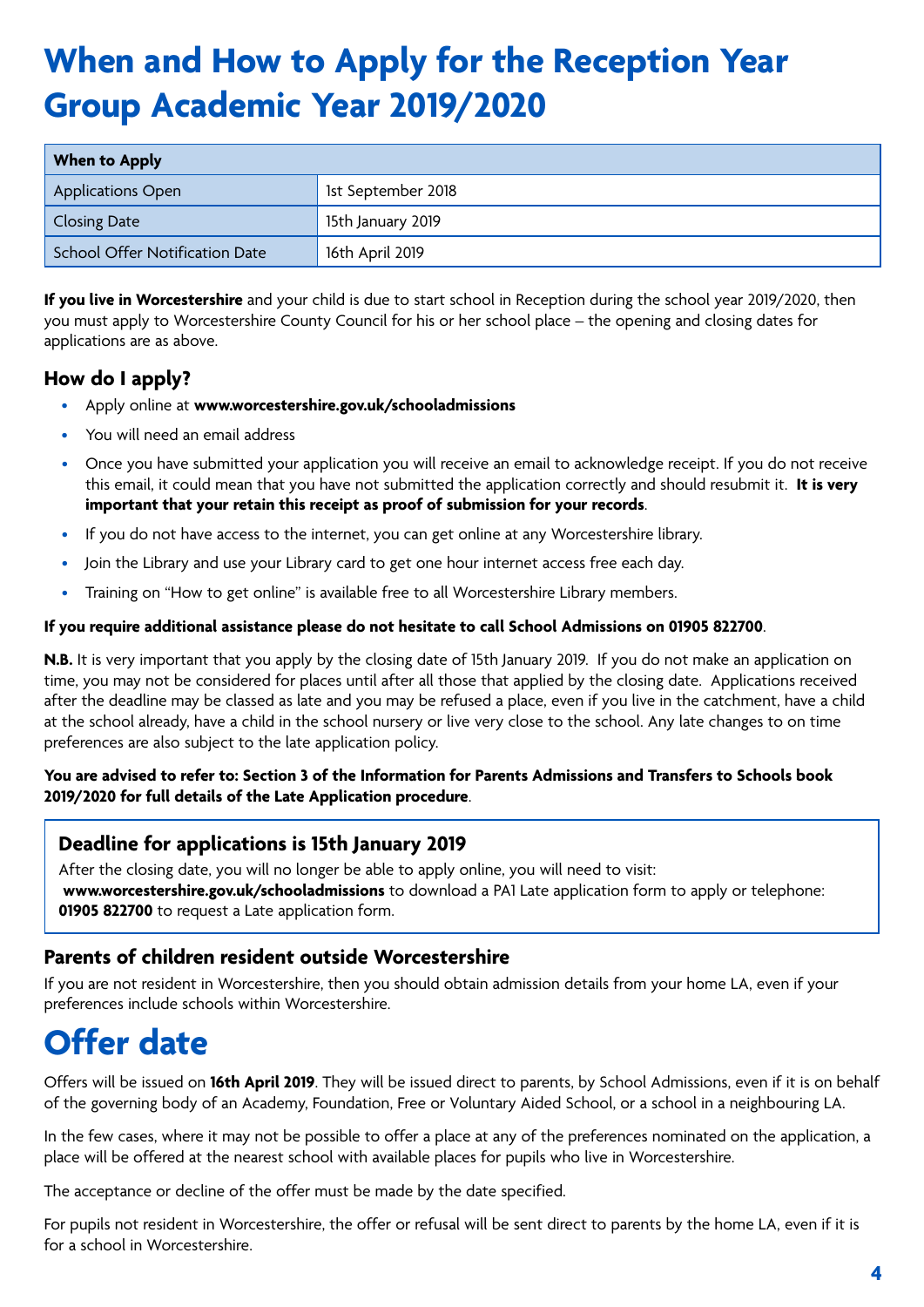# **Mythbusters and Tips**

## **Mythbusters**

- Listing only one preference does not increase your chance of getting into that school.
- Applying for more than one school does not weaken your chances of getting a place at your preferred school.
- Naming schools that you are very unlikely to get as your second and third preferences will not increase your chances of getting your first preference school. The other schools you applied for are not considered when deciding who to offer places to.
- Applying for your catchment school does not mean you will be automatically offered a place there. If you can be offered a school which is higher on your list, you will be. If your catchment school is oversubscribed, you may not be offered a place.
- All on-time applications to a school are considered at the same time. Priority is not given to those who put the school first. The order in which you list the schools is only used if you could be offered a place at more than one school. In this case, you would be offered whichever of those schools was highest on your application form.

## **Tips**

- You can name up to three schools on your application. You are strongly advised to use all three preferences to increase your chance of getting a preferred school.
- You are advised to include your catchment school as one of your three preferences. However please note that you are not guaranteed a place at your catchment school.
- Do not put schools as a preference if you would be unhappy with the offer of a place at that school. It would be a waste of a preference if you were offered a place at a school that you would not be happy with your child attending.
- If we are not able to offer a place at your preferred schools, we will name an alternative school with places. This will normally be the nearest school to where you live that still has places available.

## **Be Realistic!**

Don't waste all three preferences on schools that are unlikely to be able to offer your child a place. Have at least one school as a "safety net" where you are likely to be offered a place.

- When deciding who to offer places to, schools do not know what order you have listed them on your application or which other schools you have applied for – this information is confidential prior to allocation.
- Decisions about who to offer places to are made using the admission criteria only. Any other schools you may have applied to, has no bearing on the admission arrangements.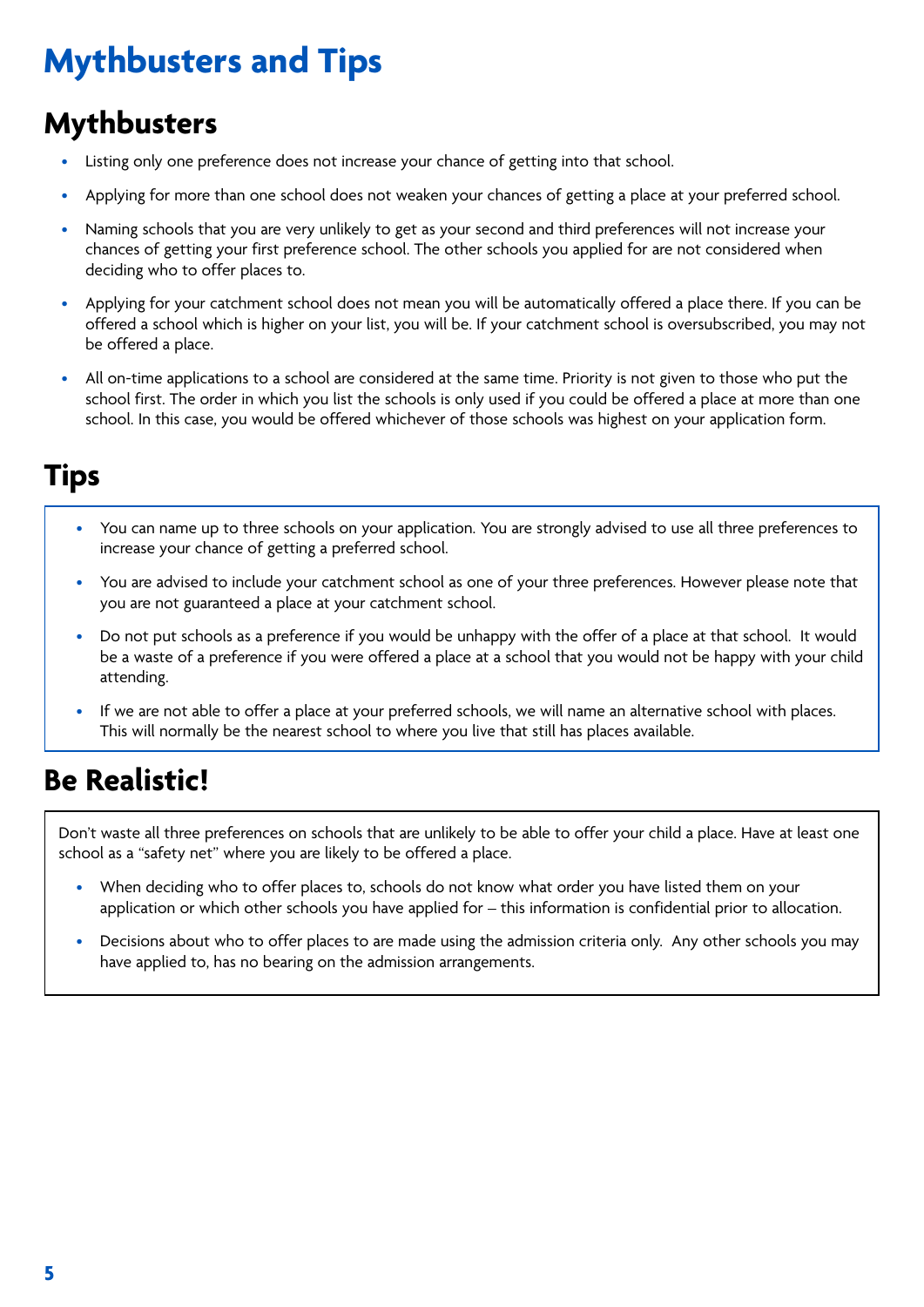# **Schools within Worcestershire**

All schools in the County are co-educational, and all high schools are comprehensive. However, there are different types of school and there are also differences across the County in the age groups that the schools provide for, as explained below.

The areas served by a **three-tier** system of first, middle and high schools are as follows:

> Bromsgrove \*Droitwich \*Evesham \*Pershore \*Redditch

The **three-tier** system consists of first schools for pupils from 5 to 8, 9 or 10 years, middle schools for pupils from 8, 9 or 10 years to 12 or 13 years, and high schools which provide for pupils of 12 or 13 years to 18 years. A **two-tier** system of Catholic schools also serves Droitwich, Evesham and Pershore areas.

\*A number of schools in Droitwich, Evesham, Pershore and Redditch have approved, or are in the process of changing the age range of the school and are in the process of converting to the **two-tier** system, subject to approval.



In the other areas of Worcestershire, there is a **two-tier** system of primary schools for pupils up to the age of 11, with high schools for pupils over the age of 11.

If applying for a A, FD, FR or VA school place, you should check the details in the 2019/2020 **Information for Parents Admissions and Transfers to Schools book** at: **www.worcestershire.gov.uk/schooladmissions** or contact the school direct to find out if you need to complete an additional form for that school.

## **Tier Systems and Year Groups by Area**

| <b>Area</b>   | <b>Tier</b><br><b>System</b> | <b>Type of</b><br><b>School</b> | Age<br><b>Range</b> | <b>Year</b><br><b>Groups</b> | <b>Area</b> | <b>Tier</b><br><b>System</b> | <b>Type of</b><br><b>School</b> | Age<br><b>Range</b> | <b>Year</b><br><b>Groups</b> |
|---------------|------------------------------|---------------------------------|---------------------|------------------------------|-------------|------------------------------|---------------------------------|---------------------|------------------------------|
| Bewdley       | 2                            | Primary                         | $5 - 11$            | $R - 6$                      |             |                              | First                           | $5 - 9$             | $R - 4$                      |
|               |                              | High                            | $11 - 18$           | $7 - 13$                     | Pershore    | 3                            | Middle                          | $9 - 12$            | $5 - 7$                      |
| Bromsgrove    | 3                            | First                           | $5 - 9$             | $R - 4$                      |             |                              | High                            | $12 - 18$           | $8 - 13$                     |
|               |                              | Middle                          | $9 - 13$            | $5 - 8$                      |             | $\overline{2}$               | Primary                         | $5 - 11$            | $R - 6$                      |
|               |                              | High                            | $13 - 18$           | $9 - 13$                     |             |                              | High                            | $11 - 16$           | $7 - 11$                     |
|               | $\overline{2}$               | Primary                         | $5 - 11$            | $R - 6$                      |             |                              | First                           | $5 - 9$             | $R - 4$                      |
|               |                              | <b>First</b>                    | $5 - 9$             | $R - 4$                      | Redditch    | $\overline{3}$               | Middle                          | $9 - 13$            | $5 - 8$                      |
| Droitwich     | $\overline{3}$               | Middle                          | $9 - 12$            | $5 - 7$                      |             |                              | <b>High</b>                     | $13 - 18$           | $9 - 13$                     |
|               |                              | <b>High</b>                     | $12 - 18$           | $8 - 13$                     |             |                              | <b>High</b>                     | $11 - 18$           | $7 - 13$                     |
| Evesham       | $\overline{2}$               | Primary                         | $5 - 11$            | $R - 6$                      |             |                              | Primary                         | $5 - 11$            | $R - 6$                      |
|               | $\overline{3}$               | First                           | $5 - 10$            | $R - 5$                      | Rubery      | $\overline{2}$               | High                            | $11 - 18$           | $7 - 13$                     |
|               |                              | Middle                          | $10 - 13$           | $6 - 8$                      |             |                              | Primary                         | $5 - 11$            | $R - 6$                      |
|               |                              | High                            | $13 - 18$           | $9 - 13$                     | Stourport   | $\overline{2}$               | High                            | $11 - 18$           | $7 - 13$                     |
| Hagley        | $\overline{2}$               | Primary                         | $5 - 11$            | $R - 6$                      |             |                              | Primary                         | $5 - 11$            | $R - 6$                      |
|               |                              | High                            | $11 - 18$           | $7 - 13$                     | Tenbury     | $\overline{2}$               | High                            | $11 - 16$           | $7 - 11$                     |
|               | $\overline{2}$               | Primary                         | $5 - 11$            | $R - 6$                      |             |                              | Primary                         | $5 - 11$            | $R - 6$                      |
| Kidderminster |                              | High                            | $11 - 18$           | $7 - 13$                     | Upton       | $\overline{2}$               | High                            | $11 - 18$           | $7 - 13$                     |
| Malvern       | $\overline{2}$               | Primary                         | $5 - 11$            | $R - 6$                      |             |                              | Primary                         | $5 - 11$            | $R - 6$                      |
|               |                              | High                            | $11 - 18$           | $7 - 13$                     | Worcester   | 2                            | High                            | $11 - 16$           | $7 - 11$                     |
| Martley       | 2                            | Primary                         | $5 - 11$            | $R - 6$                      |             |                              | High                            | $11 - 18$           | $7 - 13$                     |
|               |                              | High                            | $11 - 16$           | $7 - 11$                     |             |                              | Primary                         | $5 - 11$            | $R - 6$                      |
|               |                              |                                 |                     |                              | Wythall     | $\overline{2}$               | High                            | $11 - 18$           | $7 - 13$                     |